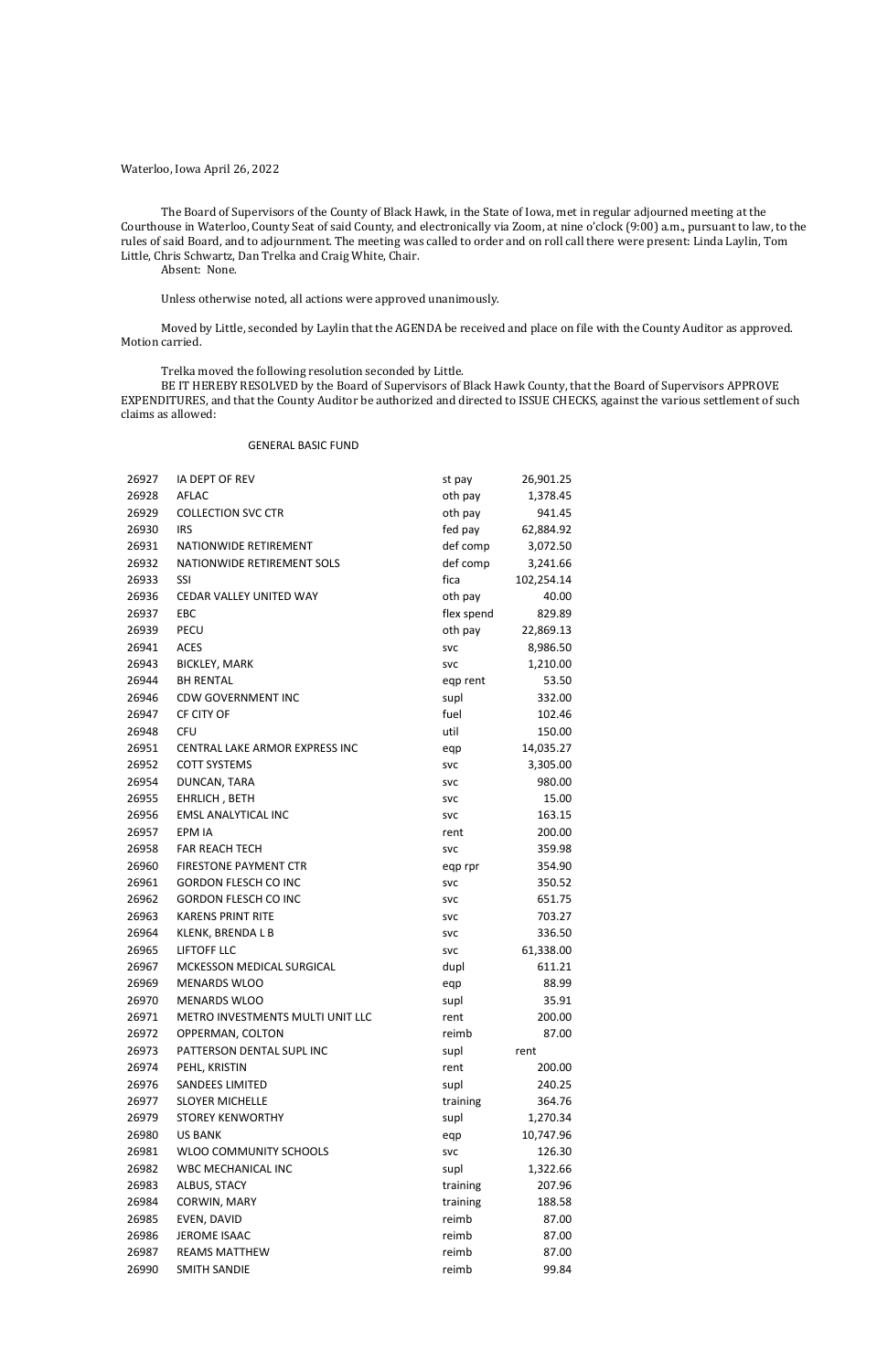| 331730           | <b>COMMUNITY HEALTH CHARITIES IA</b>    | <b>SVC</b>         | 2.00            |
|------------------|-----------------------------------------|--------------------|-----------------|
| 331732           | AMAZON CAPITAL SVCS INC                 | supl               | 1,023.64        |
|                  |                                         |                    |                 |
| 331736           | <b>BHC LANDFILL</b>                     | <b>SVC</b>         | 101.40          |
| 331737           | <b>BOECKMANN, DENNON</b>                | <b>SVC</b>         | 550.50          |
| 331739           | CAMPBELL SUPL WLOO                      | supl               | 299.99          |
| 331740           | <b>CEDAR VALLEY REPORTING LLC</b>       | <b>SVC</b>         | 361.65          |
| 331741           | <b>CEDAR VALLEY SAVER</b>               | <b>SVC</b>         | 606.00          |
|                  |                                         |                    |                 |
| 331743           | <b>CENTURYLINK</b>                      | util               | 146.58          |
| 331744           | <b>CENTURYLINK</b>                      | util               | 91.08           |
| 331745           | <b>CENTURYLINK</b>                      | util               | 445.94          |
| 331751           | <b>DICKEYS PRINTING</b>                 | supl               | 95.00           |
|                  |                                         |                    |                 |
| 331756           | <b>FEDEX</b>                            | <b>SVC</b>         | 94.08           |
| 331757           | <b>FERGUSON ENTERPRISES INC</b>         | supl               | 316.80          |
| 331758           | <b>GALLS LLC</b>                        | unif               | 152.95          |
| 331759           | <b>GREEN SOURCE MGMT-THE SHREDDER</b>   | <b>SVC</b>         | 178.35          |
| 331760           | HARRIS CLEANING SVC & SLS INC           | <b>SVC</b>         | 350.00          |
|                  |                                         |                    |                 |
| 331761           | <b>INTOXIMETERS INC</b>                 | supl               | 125.00          |
| 331762           | IA COUNTY ATTORNEYS ASSOC               | dues               | 2,720.00        |
| 331763           | IA LAW ENFORCEMENT ACADEMY              | training           | 150.00          |
| 331767           | IA ST COUNTY TREASURERS                 | dues               | 150.00          |
| 331768           | JOHNSON CONTROLS FIRE PROTECTION LP     | <b>SVC</b>         | 1,343.40        |
|                  |                                         |                    |                 |
| 331769           | <b>JOHNSON COUNTY</b>                   | sbc                | 38.17           |
| 331770           | <b>KARL CHEVROLET</b>                   | eqp                | 47,694.49       |
| 331772           | LDM PROPERTIES LLC                      | rent               | 200.00          |
| 331773           | <b>LINN COUNTY</b>                      | <b>SVC</b>         | 89.06           |
| 331774           | <b>LINN COUNTY</b>                      |                    |                 |
|                  |                                         | <b>SVC</b>         | 2,083.33        |
| 331776           | <b>MERCYONE</b>                         | trans              | 416.00          |
| 331777           | <b>METRO INVESTMENTS LLC</b>            | rent               | 325.00          |
| 331778           | <b>MID AMERICAN ENERGY</b>              | util               | 17.86           |
|                  | 331783 MID AMERICAN ENERGY              | util               | 374.36          |
|                  |                                         |                    |                 |
| 331784           | MID AMERICAN ENERGY/SPEC ACCT           | util               | 225.00          |
| 331786           | <b>NAPA AUTO PARTS</b>                  | supl               | 68.77           |
| 331787           | NORTHERN IA CONSTRUCTION                | supl               | 10.00           |
| 331790           | PATHWAYS BEHAVIORAL SVCS                | <b>SVC</b>         | 6,959.50        |
| 331792           | PENGAD INC                              | supl               | 20.41           |
|                  |                                         |                    |                 |
| 331794           | PICHONE, CHERIE                         | rent               | 225.00          |
| 331796           | POLK COUNTY TREASURER                   | reimb              | 284.77          |
| 331798           | PROFESSIONAL OFFICE SVCS                | <b>SVC</b>         | 2,810.13        |
| 331802           | SHERMAN SPECIALTY CO INC                | supl               | 63.05           |
| 331803           | SHERWIN WILLIAMS                        | supl               | 25.29           |
|                  |                                         |                    |                 |
| 331804           | SHERWIN WILLIAMS                        | supl               | 36.57           |
| 331807           | <b>STOKES WELDING</b>                   | supl               | 14.00           |
| 331808           | SUMMIT FOOD SERVICE, LLC                | food               | 21,525.72       |
| 331809           | SWEENEY COURT REPORTING SERVICE         | <b>SVC</b>         | 596.25          |
| 331810           | TEDS HOME AND HARDWARE                  | supl               | 41.18           |
|                  |                                         |                    |                 |
| 331812           | <b>TRIPP &amp; ASSOC</b>                | rent               | 200.00          |
| 331814           | UNITY POINT - ALLEN HOSPITAL            | <b>SVC</b>         | 48.00           |
| 331815           | <b>US CELLULAR</b>                      | util               | 2,281.67        |
| 331817           | US CELLULAR                             | util               | 276.96          |
|                  | 331818 VERIZON WIRELESS                 | util               | 92.81           |
|                  |                                         |                    |                 |
| 331819           |                                         |                    |                 |
|                  | <b>WASTE MGMT OF WI-MN</b>              | <b>SVC</b>         | 782.07          |
| 331822           | <b>WEST PAYMENT CTR</b>                 | <b>SVC</b>         | 2,315.86        |
| 331823           | WINDSTREAM IA COMM                      |                    |                 |
|                  |                                         | util               | 2,703.98        |
|                  | <b>GENERAL SUPPLEMENTAL FUND</b>        |                    |                 |
| 26927            | IA DEPT OF REV                          | st pay             | 244.00          |
| 26930            | <b>IRS</b>                              | fed pay            | 422.25          |
| 26932            | NATIONWIDE RETIREMENT SOLS              | def comp           | 500.00          |
|                  |                                         |                    |                 |
| 26933            | SSI                                     | fica               | 941.16          |
| 26940            | <b>ACCESS SYSTEMS</b>                   | svc                | 163.50          |
| 26989            | SHOWALTER, KAREN                        | fica               | 60.84           |
| 331764           | IA SECRETARY OF ST                      | <b>SVC</b>         | 1,943.05        |
| 331765           | IA ST ASSOC OF CO                       | conf               | 150.00          |
|                  |                                         |                    |                 |
| 331766           | IA ST ASSOC OF CO                       | conf               | 125.00          |
| 331789           | OFFICE DEPOT                            | supl               | 43.77           |
| 331800<br>331823 | <b>RYDER SVCS</b><br>WINDSTREAM IA COMM | <b>SVC</b><br>util | 313.00<br>20.45 |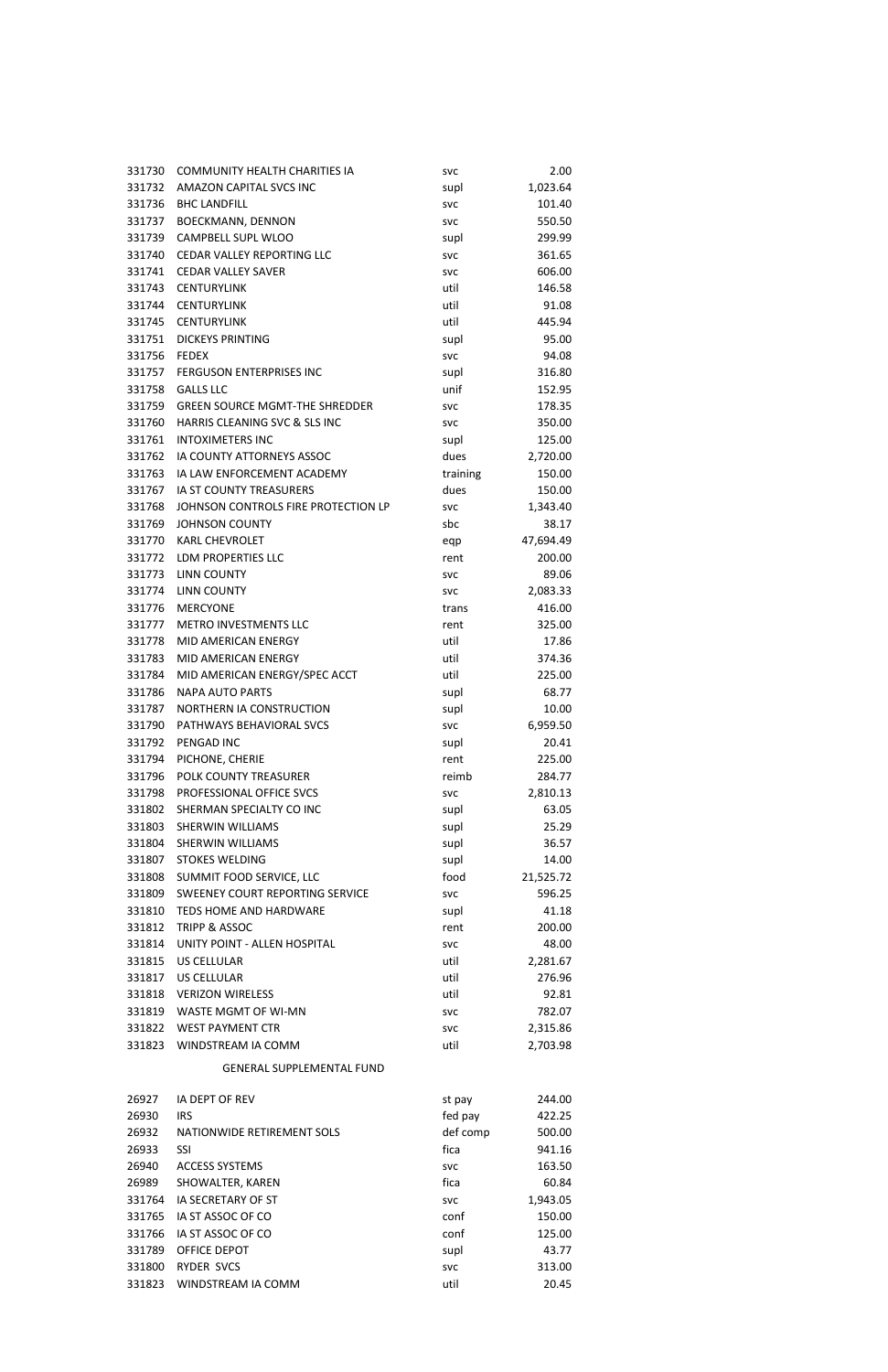## CO SVCS FUND

| 26927  | IA DEPT OF REV        | st pay   | 118.00 |
|--------|-----------------------|----------|--------|
| 26930  | <b>IRS</b>            | fed pay  | 242.06 |
| 26931  | NATIONWIDE RETIREMENT | def comp | 75.00  |
| 26933  | -SSI                  | fica     | 399.26 |
| 331823 | WINDSTREAM IA COMM    | util     | 12.59  |

# RURAL BASIC FUND

| 26927  | IA DEPT OF REV            | st pay   | 1,794.75 |
|--------|---------------------------|----------|----------|
| 26928  | AFLAC                     | oth pay  | 133.79   |
| 26929  | <b>COLLECTION SVC CTR</b> | oth pay  | 868.43   |
| 26930  | IRS                       | fed pay  | 5,001.21 |
| 26931  | NATIONWIDE RETIREMENT     | def comp | 37.50    |
| 26933  | SSI                       | fica     | 6,874.72 |
| 26939  | <b>PECU</b>               | oth pay  | 2,568.87 |
| 331820 | WLOO CITY OF              | fuel     | 8,842.75 |

## SECONDARY ROADS FUND

| 26927  | IA DEPT OF REV                      | st pay     | 3,592.00  |
|--------|-------------------------------------|------------|-----------|
| 26928  | <b>AFLAC</b>                        | oth pay    | 65.70     |
| 26930  | <b>IRS</b>                          | fed pay    | 7,703.52  |
| 26931  | NATIONWIDE RETIREMENT               | def comp   | 430.00    |
| 26932  | NATIONWIDE RETIREMENT SOLS          | def comp   | 25.00     |
| 26933  | <b>SSI</b>                          | fica       | 13,499.96 |
| 26936  | <b>CEDAR VALLEY UNITED WAY</b>      | oth pay    | 28.00     |
| 26939  | <b>PECU</b>                         | oth pay    | 1,547.50  |
| 26941  | <b>ACES</b>                         | <b>SVC</b> | 45.00     |
| 26942  | <b>ANTON SALES</b>                  | supl       | 201.52    |
| 26950  | CEDAR VALLEY AUTO GLASS INC         | eqp rpr    | 35.00     |
| 26968  | <b>MENARDS CF</b>                   | supl       | 355.72    |
| 26980  | <b>US BANK</b>                      | permits    | 1,112.47  |
| 331734 | ASPEN EQP CO                        | supl       | 2,313.46  |
| 331738 | CAMPBELL SUPL WLOO                  | supl       | 56.95     |
| 331747 | <b>CENTURYLINK</b>                  | util       | 183.06    |
| 331753 | <b>DONS TRUCK SALES INC</b>         | supl       | 3,281.42  |
| 331771 | LA PORTE MOTOR SUPL INC             | eqp        | 111.41    |
| 331779 | <b>MID AMERICAN ENERGY</b>          | util       | 11.71     |
| 331785 | MURPHY TRACTOR & EQP CO             | supl       | 755.83    |
| 331786 | <b>NAPA AUTO PARTS</b>              | supl       | 283.48    |
| 331793 | PHELPS UNIFORM SPECIALIST           | unif       | 59.93     |
| 331801 | SAM ANNIS & CO                      | supl       | 1,196.55  |
| 331806 | STETSON BUILDING PRODUCTS, LLC      | supl       | 83.97     |
| 331811 | <b>THOMPSON TRUCK &amp; TRAILER</b> | supl       | 283.26    |
| 331821 | <b>WENDLING QUARRIES INC</b>        | supl       | 720.22    |
| 331823 | WINDSTREAM IA COMM                  | util       | 42.57     |

#### RESOURCE/ENHANCE/PROTECT

| 331755 | ELECTRICAL ENGINEERING & EQP CO | supl    | 6,355.05 |
|--------|---------------------------------|---------|----------|
|        | <b>JAIL COMMISSARY FUND</b>     |         |          |
| 26927  | <b>IA DEPT OF REV</b>           | st pay  | 92.00    |
| 26930  | <b>IRS</b>                      | fed pay | 174.02   |
| 26933  | SSI                             | fica    | 494.88   |
| 26945  | <b>BOB BARKER CO INC.</b>       | eqp     | 6,951.96 |
| 26966  | <b>MCKEE FOODS</b>              | food    | 89.24    |
| 26980  | <b>US BANK</b>                  | supl    | 1,042.17 |
| 331732 | AMAZON CAPITAL SVCS INC         | eqp     | 929.34   |
| 331813 | <b>TURNKEY CORRECTIONS</b>      | food    | 505.14   |
| 331816 | US CELLULAR                     | util    | 676.47   |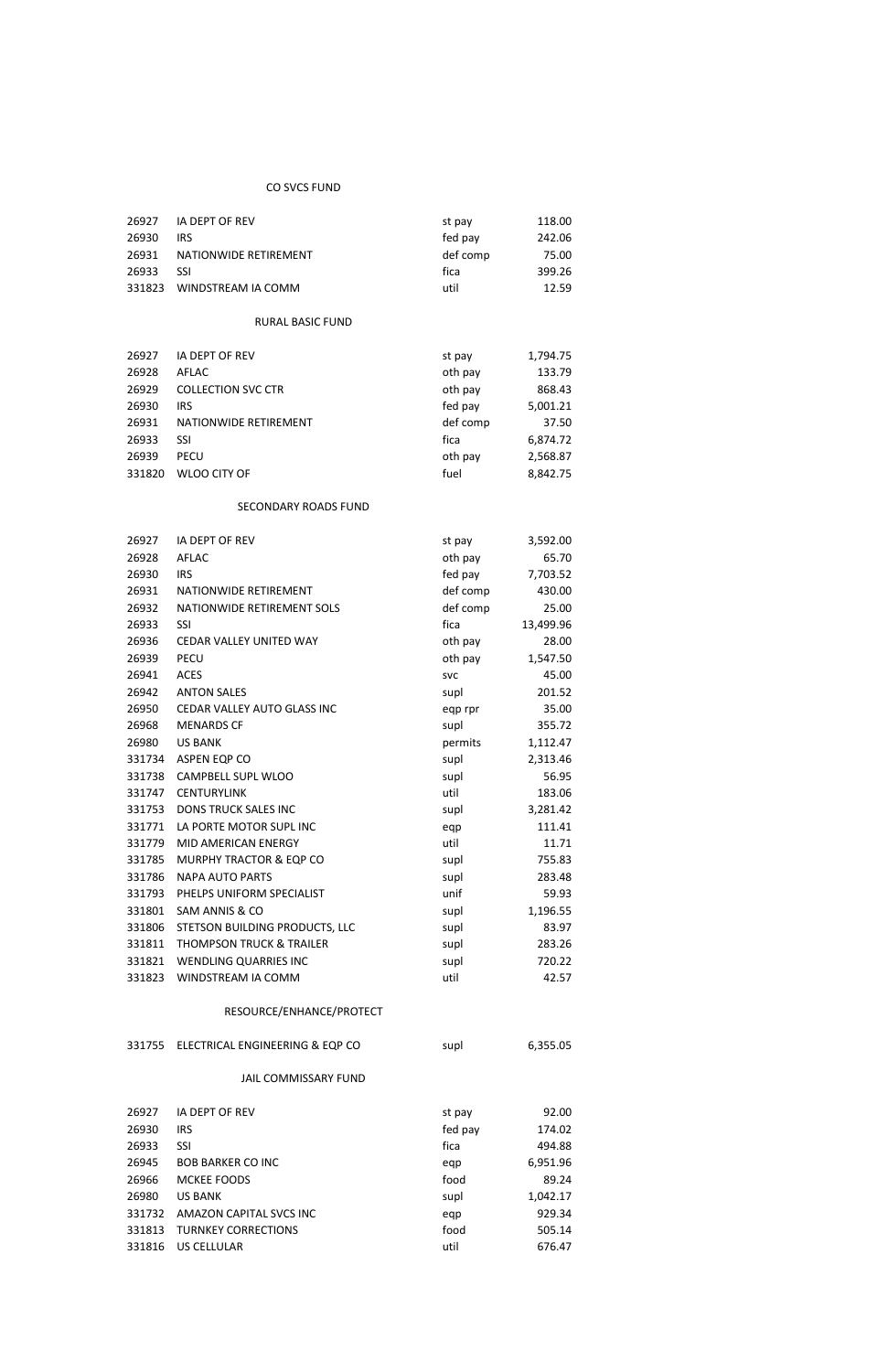## CONSERVATION TRUST FUND

| 26968  | <b>MENARDS CF</b>                      | supl       | 6.49       |  |
|--------|----------------------------------------|------------|------------|--|
| 26980  | <b>US BANK</b>                         | supl       | 320.05     |  |
| 331735 | AWARDS GIFTS & ENGRAVING               | <b>SVC</b> | 20.00      |  |
| 331750 | <b>COOK'S OUTDOORS</b>                 | supl       | 7.50       |  |
| 331788 | ODONNELL ACE HARDWARE INC              | supl       | 30.80      |  |
| 331797 | PRINT INNOVATIONS                      | supl       | 1,449.92   |  |
|        |                                        |            |            |  |
|        | <b>ARP FUND</b>                        |            |            |  |
| 26978  | STERLING COMPUTERS CORP                | <b>SVC</b> | 1,217.31   |  |
| 331732 | AMAZON CAPITAL SVCS INC                | supl       | 1,288.32   |  |
|        | CAPITAL IMPROVE PLAN-NON BOND FUND     |            |            |  |
| 331749 | <b>CONCRETE STABILIZATION TECH INC</b> | eqp rpr    | 7,489.00   |  |
|        | <b>INS TRUST FUND</b>                  |            |            |  |
| 26934  | <b>NAVITUS HEALTH SOLS</b>             | ins        | 2,543.75   |  |
| 26935  | <b>NAVITUS HEALTH SOLS</b>             | ins        | 14,380.68  |  |
| 26938  | PREFERRED ONE INS CO                   | ins        | 150,152.31 |  |
|        |                                        |            |            |  |
|        | SELF-INSUR/LIAB, PROP ETC FUND         |            |            |  |
| 331800 | <b>RYDER TRANS SVCS</b>                | <b>SVC</b> | 743.57     |  |
|        | <b>SOLID WASTE ADMIN</b>               |            |            |  |
| 26927  | <b>IA DEPT OF REV</b>                  | st pay     | 213.00     |  |
| 26930  | <b>IRS</b>                             | fed pay    | 548.12     |  |
| 26933  | SSI                                    | fica       | 665.24     |  |
|        |                                        |            |            |  |
|        | E911 SVC COMM FUND                     |            |            |  |
| 26949  | <b>CFU</b>                             | util       | 1,200.00   |  |
| 26953  | <b>CTS LANGUAGELINK</b>                | <b>SVC</b> | 3.53       |  |
| 26959  | FARMERS MUTUAL TELEPHONE CO            | util       | 122.76     |  |
| 26975  | <b>RACOM CORP</b>                      | svc        | 2,350.00   |  |
| 331733 | AMERICAN TOWER CORP                    | util       | 8,220.64   |  |
| 331742 | <b>CENTURYLINK</b>                     | util       | 76.69      |  |
| 331748 | <b>COLOFF MEDIA LLC</b>                | util       | 2,086.00   |  |
| 331754 | <b>DUNKERTON TELEPHONE COOP</b>        | util       | 611.12     |  |
| 331780 | MID AMERICAN ENERGY                    | util       | 173.49     |  |
| 331781 | MID AMERICAN ENERGY                    | util       | 193.46     |  |
| 331782 | MID AMERICAN ENERGY                    | util       | 268.35     |  |
| 331799 | RTC COMM                               | util       | 18.50      |  |

# EMERGENCY MANAGEMENT FUND

|       | 26927 IA DEPT OF REV | st pay  | 125.00 |
|-------|----------------------|---------|--------|
| 26930 | <b>IRS</b>           | fed pay | 276.53 |
| 26933 | - SSI                | fica    | 397.76 |

# CONS COMM FUND

| 26927 | IA DEPT OF REV             | st pay     | 2,342.00 |
|-------|----------------------------|------------|----------|
| 26928 | AFLAC                      | oth pay    | 238.90   |
| 26929 | <b>COLLECTION SVC CTR</b>  | oth pay    | 607.37   |
| 26930 | <b>IRS</b>                 | fed pay    | 4,919.65 |
| 26931 | NATIONWIDE RETIREMENT      | def comp   | 200.00   |
| 26932 | NATIONWIDE RETIREMENT SOLS | def comp   | 50.00    |
| 26933 | SSI                        | fica       | 9,138.08 |
| 26939 | <b>PECU</b>                | oth pay    | 852.00   |
| 26976 | <b>SANDEES LIMITED</b>     | <b>SVC</b> | 150.00   |
| 26988 | RIESBERG TIMMER, JENNIFER  | reimb      | 38.06    |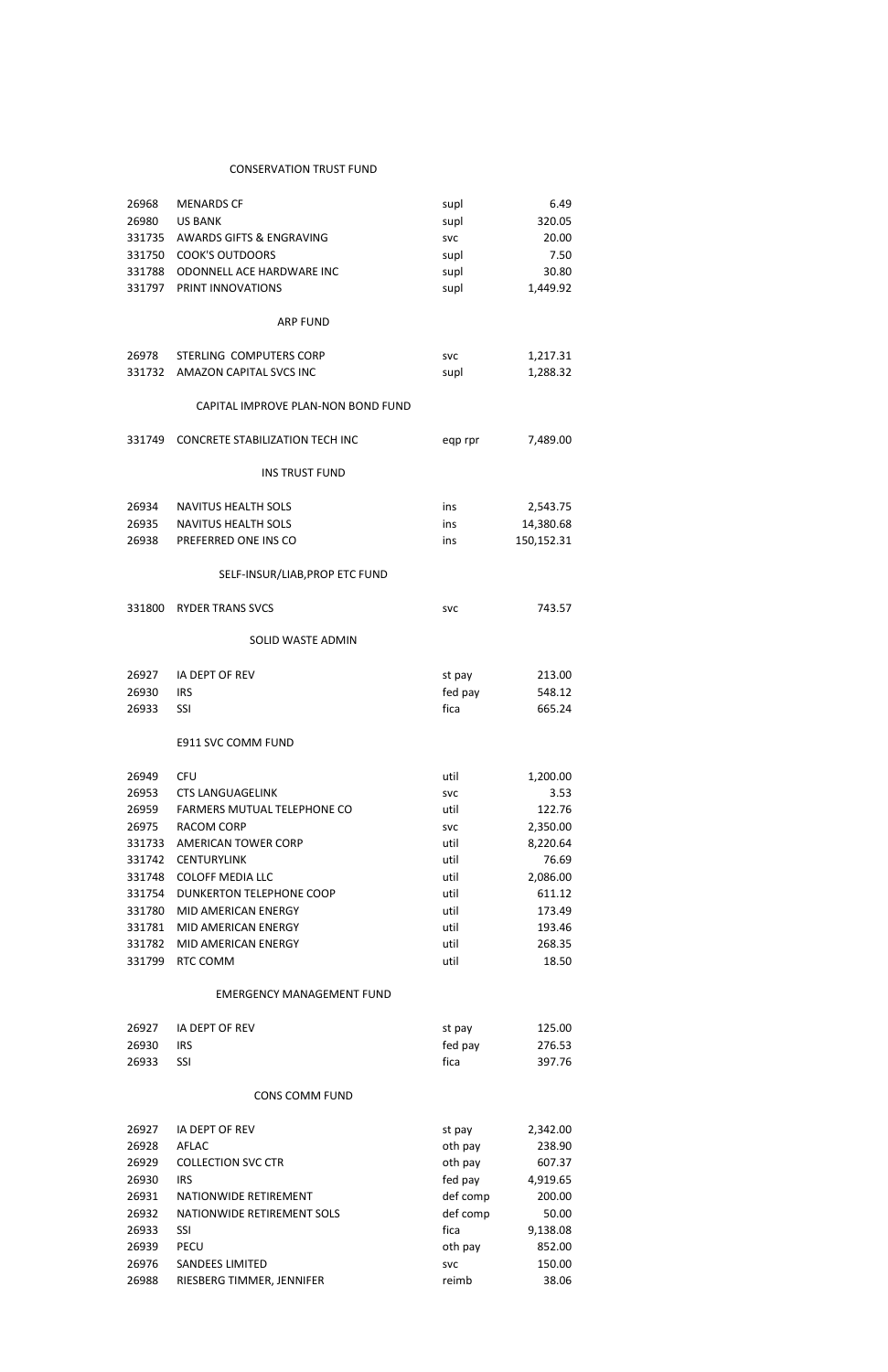| 331731 | ACCESS SYSTEMS LEASING         | sbc        | 197.90   |
|--------|--------------------------------|------------|----------|
|        | 331732 AMAZON CAPITAL SVCS INC | supl       | 36.50    |
| 331743 | CENTURYLINK                    | util       | 1,612.47 |
|        | 331746 CENTURYLINK             | util       | 65.81    |
|        | 331752 DIGITAL OFFICE SOLS     | <b>SVC</b> | 315.19   |
|        | 331805 SHRED-IT USA            | <b>SVC</b> | 89.45    |
| 331824 | <b>XEROX CORP</b>              | <b>SVC</b> | 109.15   |

#### CO ASSESSOR FUND

| 26927  | <b>IA DEPT OF REV</b>                | st pay     | 1,424.00   |
|--------|--------------------------------------|------------|------------|
| 26930  | <b>IRS</b>                           | fed pay    | 2,022.28   |
| 26931  | NATIONWIDE RETIREMENT                | def comp   | 1,395.00   |
| 26932  | NATIONWIDE RETIREMENT SOLS           | def comp   | 325.00     |
| 26933  | SSI                                  | fica       | 3,800.80   |
| 26939  | <b>PECU</b>                          | oth pay    | 2,098.50   |
| 26978  | STERLING COMPUTERS CORP              | eqp        | 7,684.60   |
| 331775 | MARCO INC                            | supl       | 185.23     |
| 331791 | PEDERSEN DOWIE CLABBY MCCAUSLAND INS | ins        | 7,707.00   |
| 331795 | PICTOMETRY INTERNATIONAL CORP        | <b>SVC</b> | 159,070.00 |
| 331823 | WINDSTREAM IA COMM                   | util       | 75.26      |

AYES: Laylin, Little, Schwartz, Trelka, White.

NAYS: None. Resolution adopted.

RECEIVE PROJECT UPDATES FROM DEPARTMENT HEADS/ELECTED OFFICIALS. Assistant County Engineer Ryan Brennan said that Secondary Roads crews are spreading rock and grading gravel roads and construction is underway on a bridge on Cedar Wapsi Road.

Health Department Director Nafissa Cisse-Egbuonye said the Board of Health will review its ordinance, which hasn't been updated since 1988. They are asking for feedback from a multitude of organizations.

Moved by Trelka, seconded by Laylin that the MINUTES of the Board Meeting held April 19, 2022 be and are hereby approved as submitted. Motion carried.

## **CONSENT AGENDA**

Little moved the following RESOLUTION seconded by Trelka.

A. TO APPROVE, RECEIVE, PLACE ON FILE WITH THE COUNTY AUDITOR

1. The Board of Supervisors APPROVE INTERGOVERNMENTAL JOURNAL ENTRIES, and that the County Auditor be authorized and directed to TRANSFER monies within the various funds as submitted.

AYES: Laylin, Little, Schwartz, Trelka, White. NAYS: None. Resolution adopted.

| Transfer from Fund               | Amount | Transfer to Fund     | Amount |
|----------------------------------|--------|----------------------|--------|
| GENERAL - VA                     | 65.70  | <b>GENERAL - DHS</b> | 65.70  |
| <b>COUNTY SERVICES</b>           | 8.86   | <b>GENERAL - DHS</b> | 8.86   |
| <b>GENERAL - SOCIAL SERVICES</b> | 1.59   | <b>GENERAL - DHS</b> | 1.59   |
|                                  |        |                      |        |
|                                  | 76.15  |                      | 76.15  |

- 2. The CERTIFICATE OF INSURANCE for AgVantage FS, Black Hawk Electrical Co., Community Electric Inc., Holbach Enterprises Inc., Kamline Highway Markings LLC, Superior Welding Inc, Swick Cable Contractors Inc, Tyler Technologies Inc, Young Plumbing & Heating Co.
- B. TO RECEIVE AND PLACE ON FILE WITH THE COUNTY AUDITOR
	- 1. The PERMIT FOR UTILITY WORK WITHIN THE RIGHT-OF-WAY for MidAmerican Energy, Waterloo. Iowa for removing existing poles and OH conductors. Install new poles & conductors in same general locations on E Dunkerton Rd & N Elk Run Rd as recommended by Catherine Nicholas, County Engineer. 2. The PERMIT FOR UTILITY WORK WITHIN THE RIGHT-OF-WAY for IA Regional Utilities, Newton Iowa for directional boring for Quarry Rd and Beck Rd for underground potable water as recommended by Catherine Nicholas, County Engineer.
- C. TO APPROVE AND DIRECT THE CHAIR TO SIGN
	- 1. The allowable/disallowable HOMESTEAD CREDIT LIST as submitted by the County Assessor's Office, in accordance with §425.3 of the *Code of Iowa.*
	- 2. The allowable/disallowable MILITARY SERVICE TAX EXEMPTION LIST as submitted by the County Assessor's Officer, in accordance with §426.A of the *Code of Iowa.*
	- 3. The allowable/disallowable FAMILY FARM CREDIT LIST as submitted by the County Assessor's Officer, in accordance with §425A of the *Code of Iowa.*

### **CONSENT AGENDA ENDS**